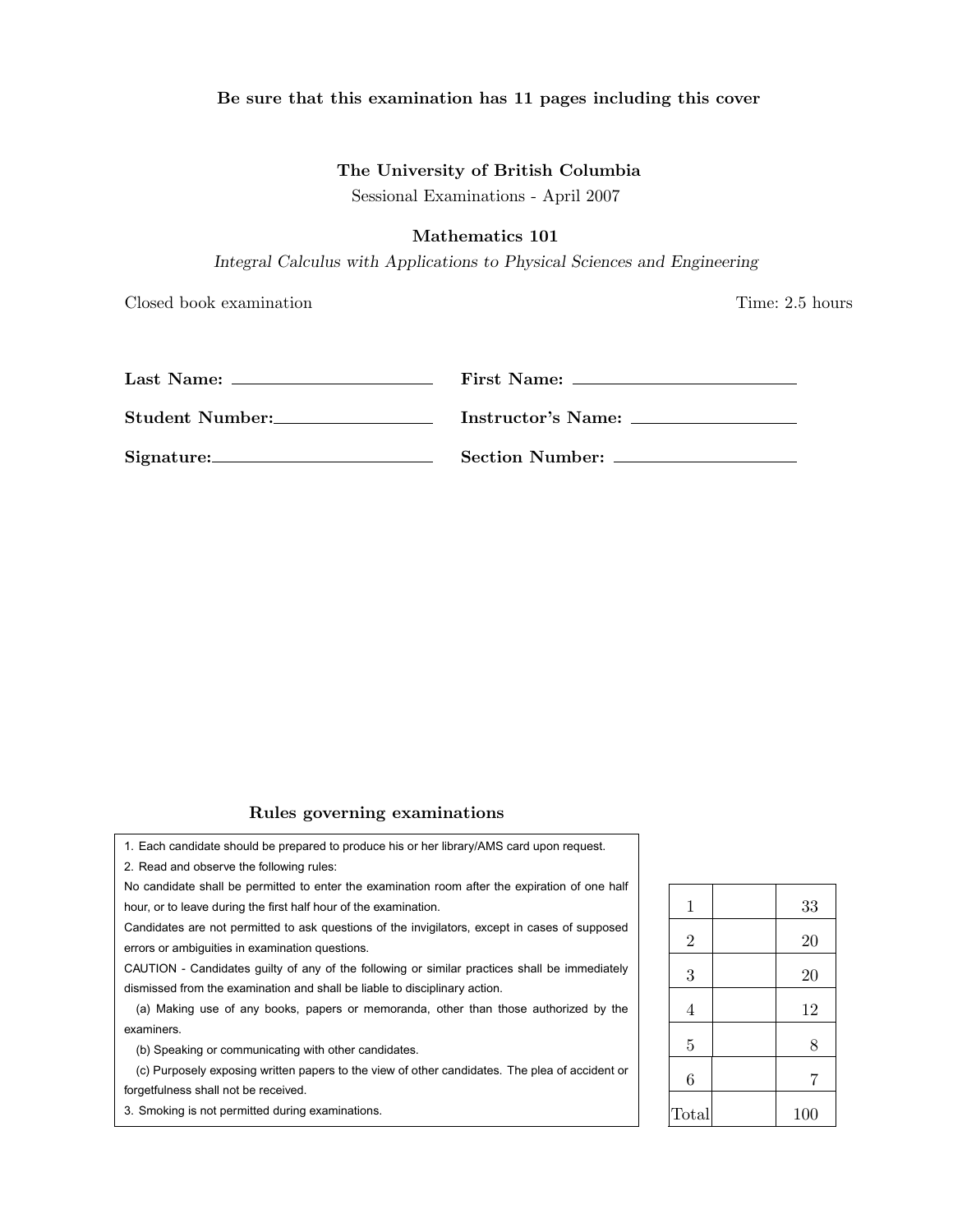April 2007 Mathematics 101 Page 2 of 11 pages

# Marks

[33] 1. Short-Answer Questions. Put your answer in the box provided but show your work also. Each question is worth 3 marks, but not all questions are of equal difficulty. Full marks will be given for correct answers placed in the box, but at most 1 mark will be given for incorrect answers. Unless otherwise stated, simplify your answer as much as possible.

(a) Evaluate 
$$
\int (2y+1)^5 dy
$$
.

Answer

(b) Evaluate 
$$
\int_{-1}^{0} (2x - e^x) dx.
$$

Answer

(c) Express 
$$
\lim_{n \to \infty} \sum_{i=1}^{n} \frac{i^4}{n^5}
$$
 as a definite integral. Do not evaluate this integral.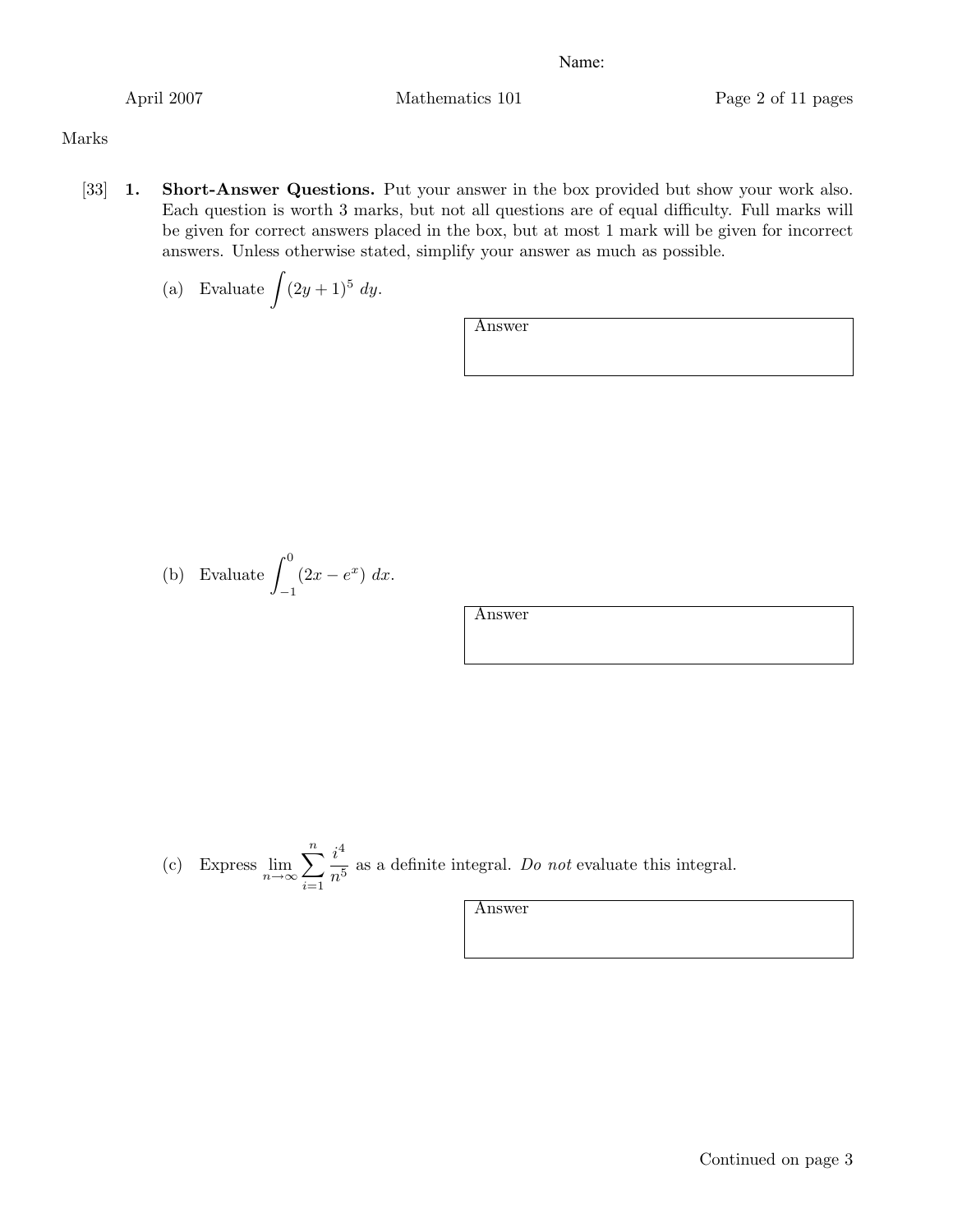(d) Write down the Simpson's Rule approximation  $S_4$  for  $\int_4^4$  $\boldsymbol{0}$  $\frac{1}{1+x^3}$  dx. You may leave your answer expressed as a sum of fractions.

Answer

(e) Calculate the volume of the solid obtained by rotating the region above the *x*-axis, below the curve  $y = (\sin x)/x$ , and between the lines  $x = \pi/2$  and  $x = \pi$  about the *y*-axis.

Answer

(f) Write the *form* of the partial-fraction decomposition for

$$
\frac{10}{(x+1)^2(x^2+9)}
$$

*Do not* determine the numerical values of the coefficients.

Answer

(g) An exponentially distributed continuous random variable *X* has probability density function  $f(x) = ke^{-kx}$ , for  $x \ge 0$ , where *k* is a positive constant. The *median* value of X equals 10. Find *k*.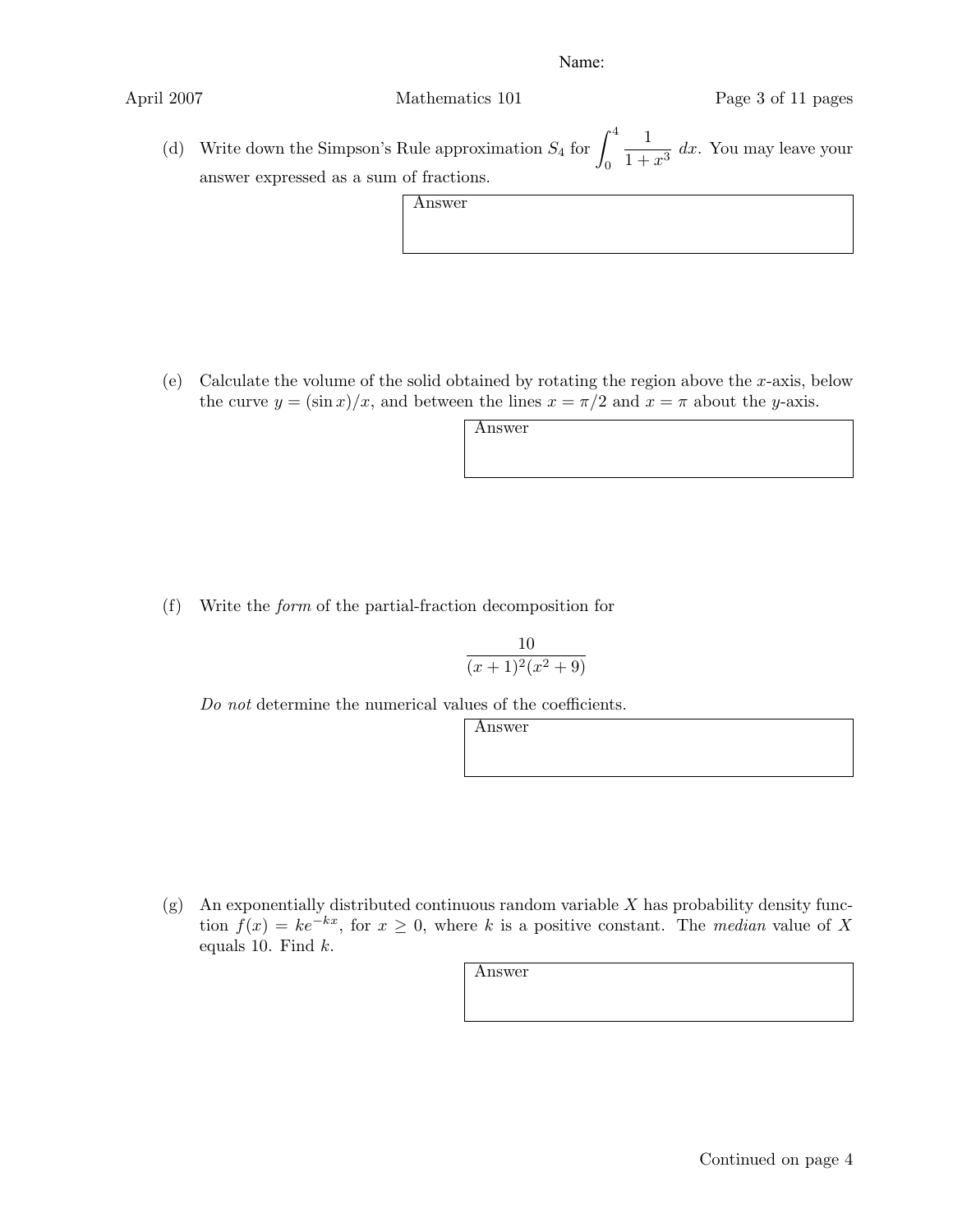| April 2007                                                                     | Mathematics 101 | Page 4 of 11 pages |
|--------------------------------------------------------------------------------|-----------------|--------------------|
| Find the length of the curve $y = 1 + (2/3)x^{3/2}$ , $0 \le x \le 1$ .<br>(h) |                 |                    |
|                                                                                | Answer          |                    |
|                                                                                |                 |                    |
|                                                                                |                 |                    |
|                                                                                |                 |                    |

(i) Evaluate 
$$
\int_{e}^{\infty} \frac{1}{x(\ln x)^2} dx.
$$

| Answer |  |
|--------|--|
|        |  |
|        |  |

(j) Find the first three nonzero terms in the power series representation in powers of  $x$  (i.e. the Maclaurin series) for  $\int_0^x$  $\boldsymbol{0}$  $t\cos(t^3) dt$ .

Answer

(k) Let 
$$
f(x) = \int_{e^x}^{0} \cos^3 t \ dt
$$
. Find  $f'(x)$ .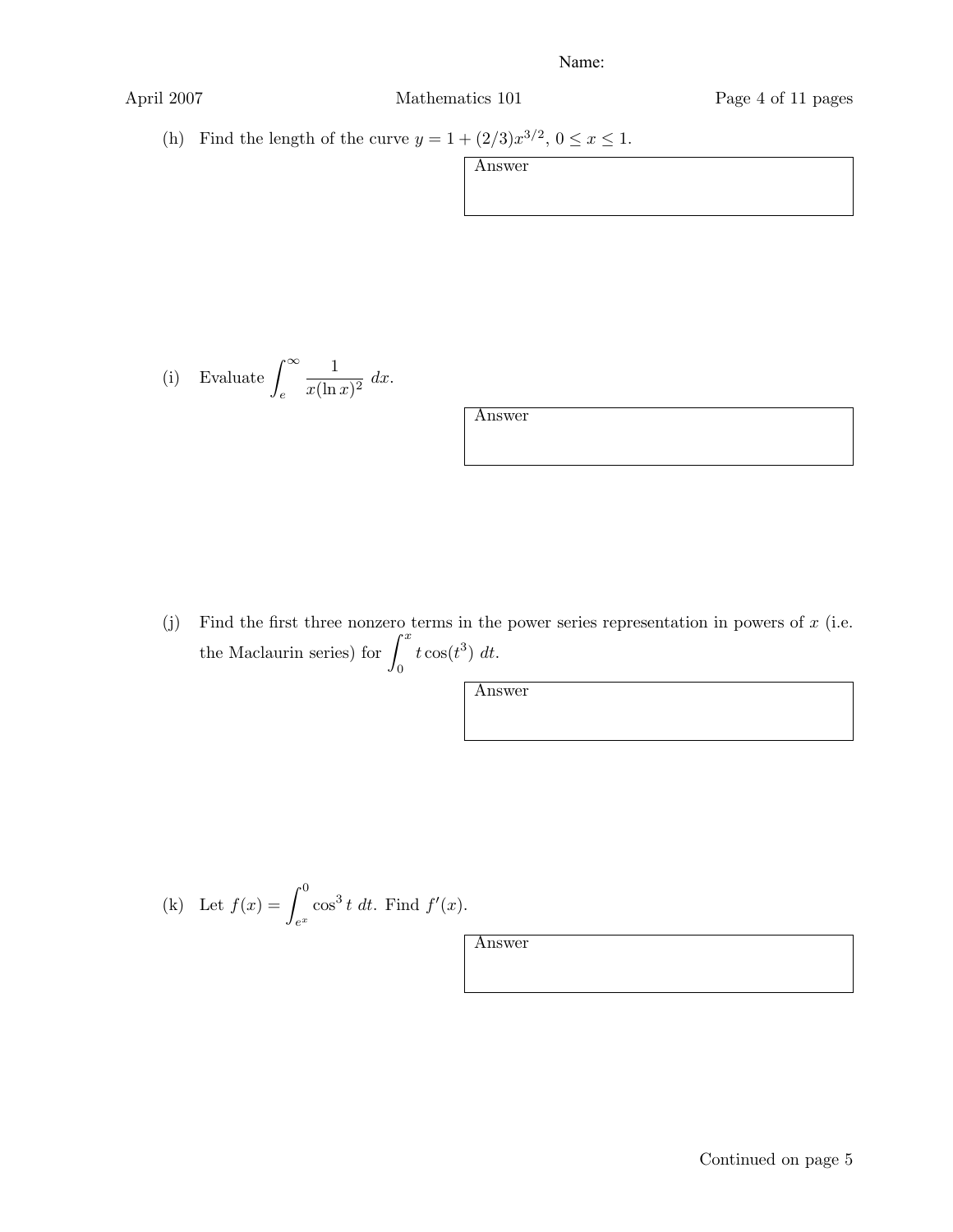Full-Solution Problems. In questions 2–6, justify your answers and show all your work. If a box is provided, write your final answer there. Unless otherwise indicated, simplification of answers is not required.

[20] **2.** (a) [5] Sketch the bounded region that lies between the curves  $y = 4 - x^2$  and  $y = (x - 2)^2$ , and find its area. (Place only your answer for the area in the answer box.)

Answer

(b) [5] Find the numbers *b* such that the average value of the function  $f(x) = 3x^2 - 6x + 2$ on the interval [0*, b*] is equal to 0.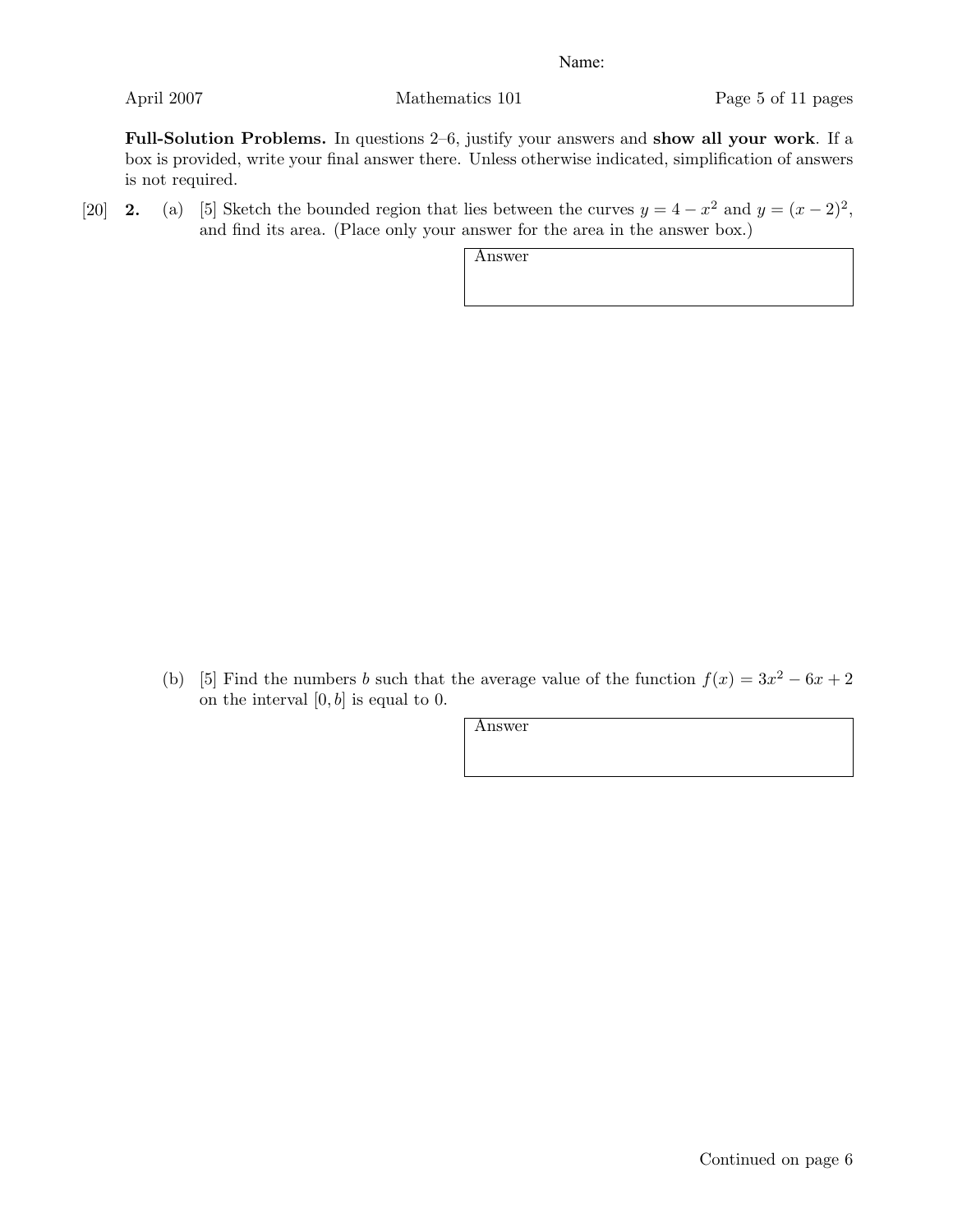(c) [4] Set up, but do not evaluate, a definite integral for the volume of the solid obtained by rotating the region between  $y = 0$  and  $y = \sin x$ , for  $0 \le x \le \pi$ , about the line  $y = 1$ .

Answer

(d) [6] Let *R* be the region under the curve  $y = e^{-x}$  and above the *x*-axis, for  $0 \le x \le 1$ . Find the *x*-coordinate of the centroid (centre of mass) of *R*.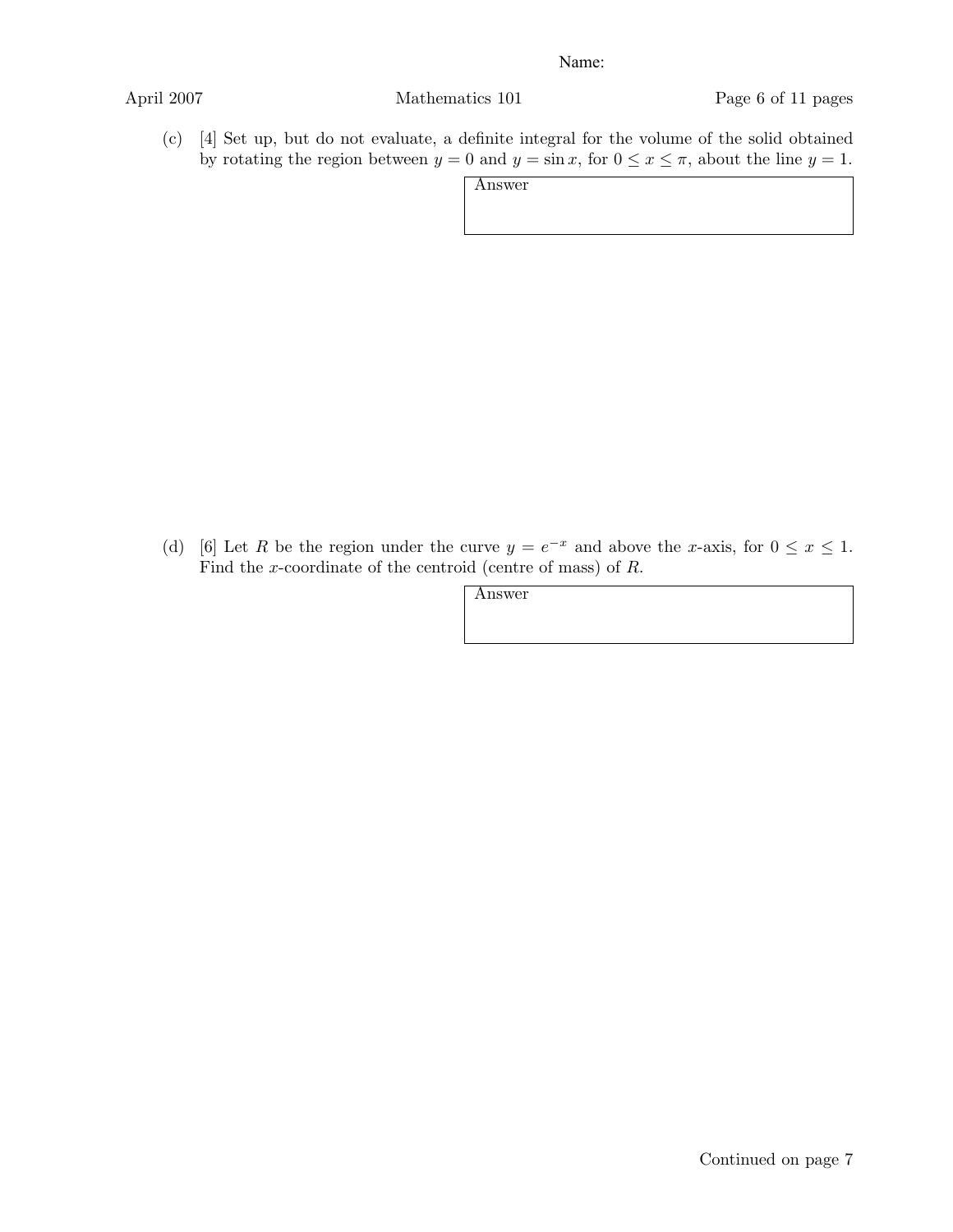- [20] 3. Evaluate the following integrals.
	- (a) [4]

$$
\int \frac{x}{\sqrt{1-x^4}} \, dx
$$

Answer

(b) [6]

$$
\int_0^1 \frac{2x+3}{(x+1)^2} \, dx
$$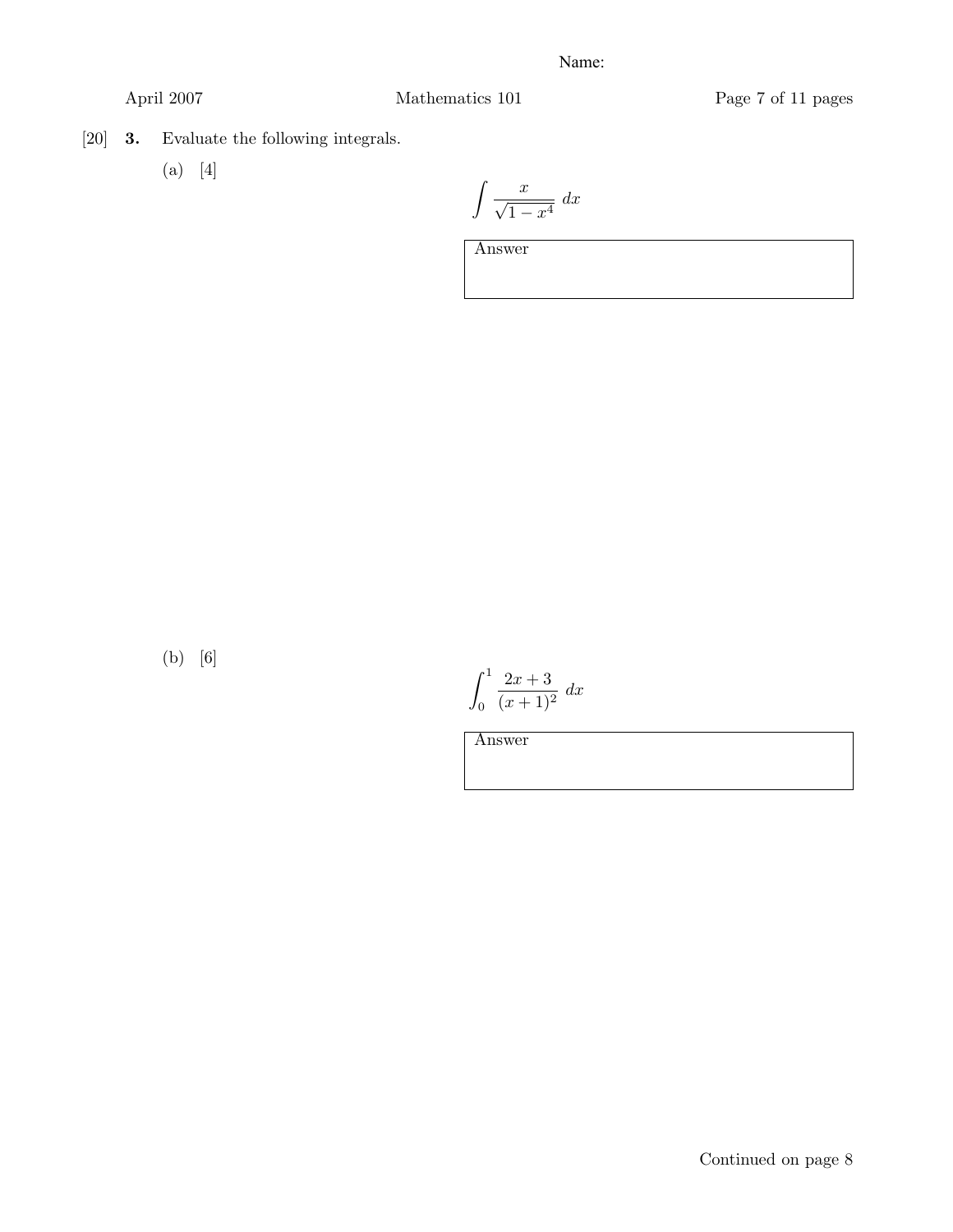(c) [6]

April 2007 Mathematics 101 Page 8 of 11 pages

$$
\int \frac{dx}{\sqrt{x^2+2x+5}}
$$

Answer

(d) [4]

 $\int$  (cos<sup>3</sup> *x*)(sin<sup>4</sup> *x*) *dx* 

Answer

Continued on page 9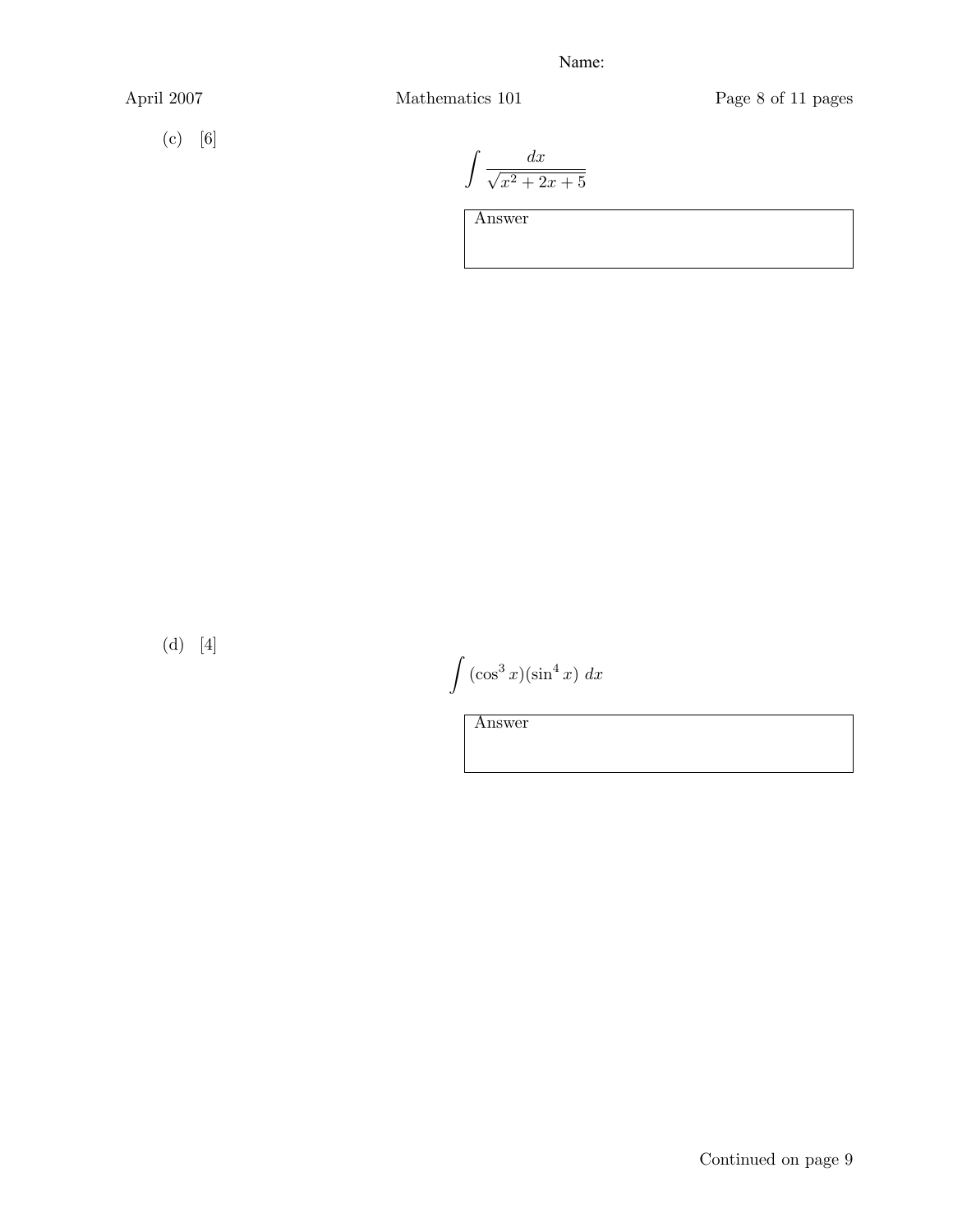| April 2007 |
|------------|
|------------|

Mathematics 101 Page 9 of 11 pages

[12] **4.** (a) [4] Find the general solution of the differential equation  $4y'' + y' = 0$ .

| Answer |  |
|--------|--|
|        |  |
|        |  |
|        |  |

(b) [8] Solve the initial-value problem  $y'' - 4y' + 5y = 5x^2 - 3x - 2$ ,  $y(0) = 0$ ,  $y'(0) = 2$ .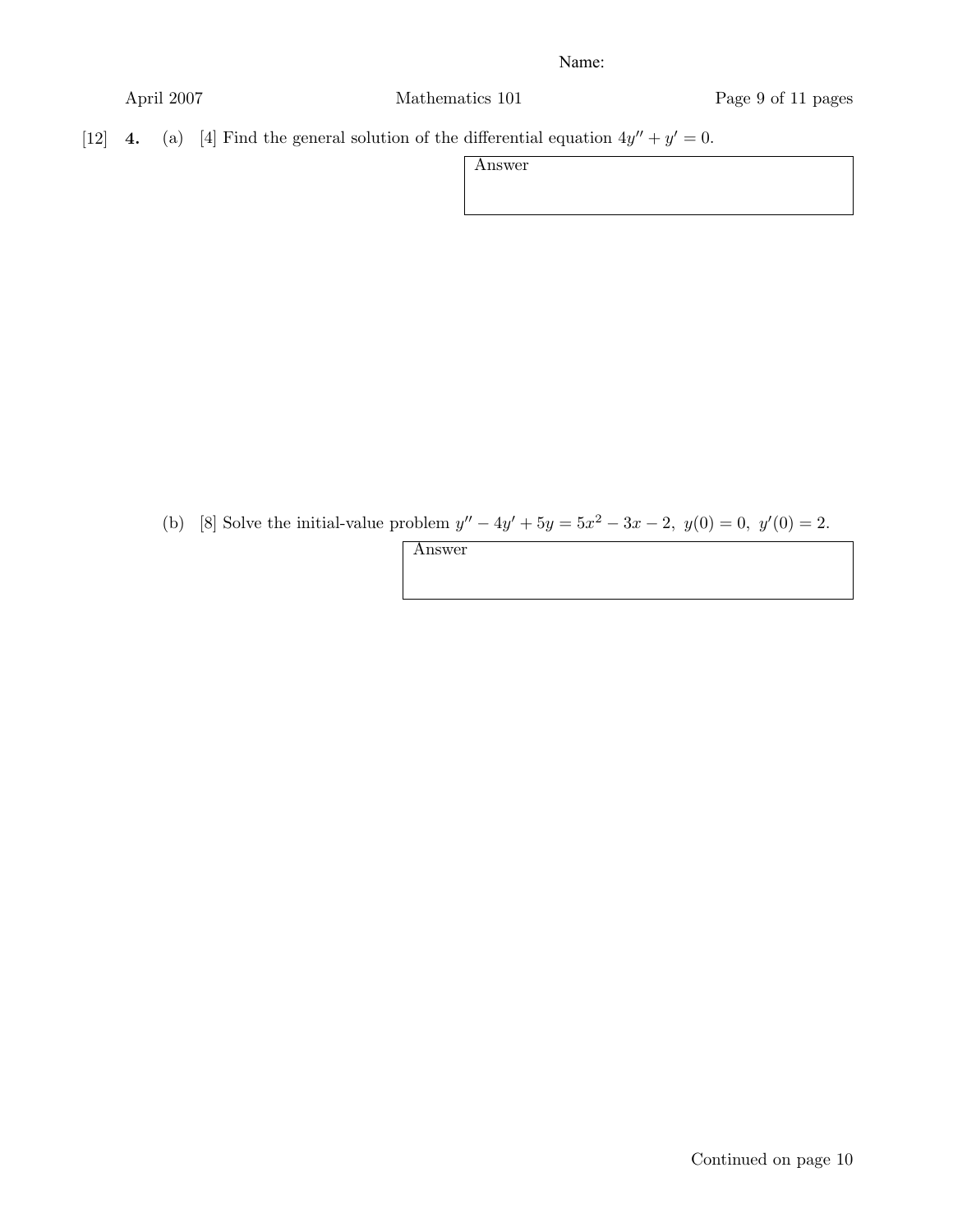[8] 5. A paper cup has the shape depicted below. All of its horizontal cross sections are circles; the radius of the cup's bottom is 3 cm and the radius of its top is 6 cm. The cup is full of Cona Cola, which has a density of 1000 kg/ $m<sup>3</sup>$ . The Cona Cola is drunk through a vertical straw that extends 10 cm above the top of the cup and reaches the bottom of the cup. Express as an explicit definite integral the work performed in drinking all the cola. Do *not* evaluate this integral. For the acceleration due to gravity use the value  $9.8 \text{ m/sec}^2$ .